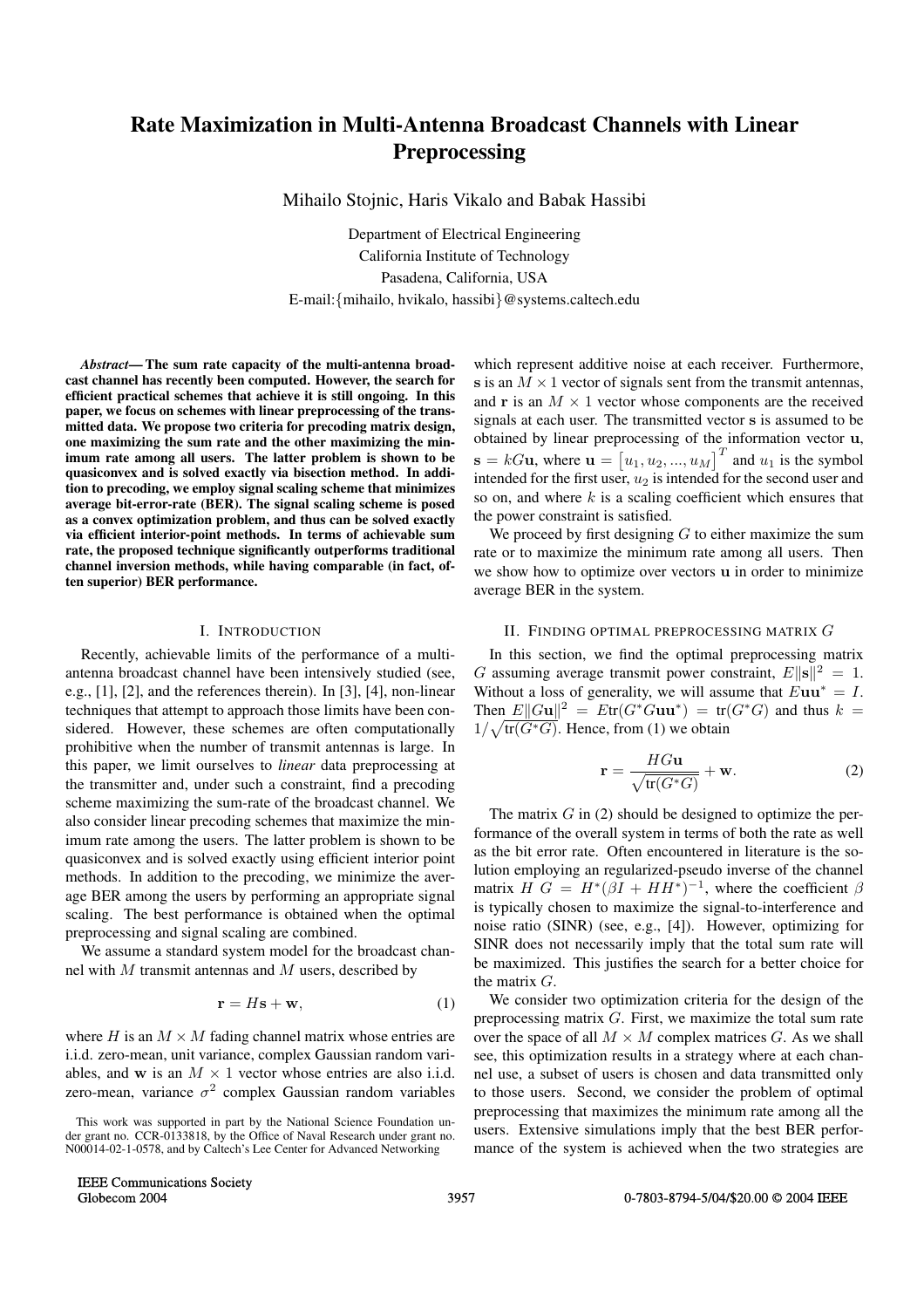combined, i.e., when a subset of users is selected and then the minimum rate among the users in that subset is maximized.

## *A. Maximizing the sum rate over* G

We assume that each user treats the interference as noise. Therefore the sum rate of the broadcast channel (2) is given by  $R = \sum_{m=1}^{M} \log \left( 1 + \frac{\left| \sum_{p} H_{mp} G_{pm} \right|^{2}}{\sigma^{2} \text{tr}(G^{*}G) + \sum_{n \neq m} \left| \sum_{p} E_{np} \right|} \right)$  $\frac{1}{\sigma^2 tr(G^*G) + \sum_{n \neq m} \left| \sum_{p} H_{mp} G_{pn} \right|^2}$  $\lambda$ . The optimal choice for the matrix  $G$  is the solution to the optimization problem

$$
\max_{G} R \tag{3}
$$

A closed-form analytic solution to (3) does not appear easy to find and thus we solve it iteratively. Before proceeding any further, we will find it useful to define  $\texttt{num}_m = \left[ \sum_{p=1}^M H_{mp} G_{pm} \right]$  <sup>2</sup>, den<sub>m</sub> =  $\sigma^2 \text{tr}(G^*G)$  +  $\sum_{n=1,n\neq m}^{M}$  $\left| \sum_{p=1}^{M} H_{mp} G_{pn} \right|$   $2<sup>2</sup>$  The following lemma gives a

necessary condition for the optimal  $G$ .<br>*Lemma 1*: Any  $G$  which is the solution of (3), is of *Lemma 1:* Any G which is the solution of (3), is of form  $G = ((\sigma^2 tr D)I + H^* D H)^{-1} H^* \Delta$  where the form  $G = ((\sigma^2 tr D)I + H^* D H)^{-1} H^* \Delta$ , where  $\Delta$  = diag( $\frac{(HG)_{11}}{den_1}, \dots, \frac{(HG)_{ll}}{den_l}, \dots, \frac{(HG)_{MM}}{den_M}$ ) and  $D$  =  $diag(\frac{num_1}{den_1(den_1+num_1)},...,\frac{num_l}{den_lden_l+num_l},...,\frac{num_l}{den_lden_l+num_l}),$  $\min_M$  $\frac{\text{min}_{M}}{\text{den}_{M}(\text{den}_{M}+\text{num}_{M})}.$ 

*Proof:* It is sufficient to show that  $\frac{\partial R}{\partial G_{kl}} = 0 \Rightarrow$  $G = ((\sigma^2 \text{tr} D)I + H^*DH)^{-1}H^* \Delta$ . It is straightforward to<br>show that  $\frac{\partial R}{\partial G_{kl}} = \frac{H_{lk}(HG)^*_{ll}}{\text{den}_l} - \sum_{m=1}^M \frac{\text{num}_m H_{mk}(HG)^*_{ml}}{\text{den}_m(\text{num}_m + \text{den}_m)} \frac{num_mH_{mk}(HG)^{*}_{ml}}{den_m(num_m+den_m)}$  −  $\sum_{m=1}^{M}$  $\frac{\sigma^2 G_{kl}^* \text{num}_m}{\sigma^2 G_{kl}^*}$  $\frac{\partial G_{kl}$ mum<sub>*m*</sub></sup>. Setting each of these derivatives to zero we obtain  $H^*∆ - H^*DHG - (σ^2trD)G = 0$ , or equivalently  $G = ((\sigma^2 tr D)I + H^* D H)^{-1} H^* \Delta$ . This implies that  $\frac{\partial R}{\partial G_{kl}} = 0 \Rightarrow G = ((\sigma^2 tr D)I + H^* DH)^{-1} H^* \Delta$ , which con-<br>cludes the proof cludes the proof.

Using Lemma 1, we state the following iterative algorithm for solving (3).

 $D_0 = I, \Delta_0 = I, i = 0$ 

*Repeat*

*end*

1) 
$$
G_i = ((\sigma^2 tr D_i)I + H^* D_i H)^{-1} H^* \Delta_i
$$
  
\n2) 
$$
num_m = \left| \sum_{p=1}^M (HG_i)_{mm} \right|^2
$$
  
\n3) 
$$
den_m = \sigma^2 tr(G_i^* G_i) + \sum_{n=1, n \neq m}^M \left| \sum_{p=1}^M (HG_i)_{mn} \right|^2
$$
  
\n4) 
$$
D_{i+1} = diag(\frac{num_1}{den_1(den_1 + num_1)}, \dots, \frac{num_i}{den_i(den_i + num_i)}, \dots, \frac{num_i}{den_M(den_M + num_M)})
$$
  
\n5) 
$$
\Delta_{i+1} = diag(\frac{(HG_i)_{11}}{den_1}, \dots, \frac{(HG_i)_{M}}{den_l}, \dots, \frac{(HG_i)_{MM}}{den_M})
$$
  
\n6) 
$$
i = i + 1
$$
  
\n6) 
$$
i = i + 1
$$

We refer to using the matrix  $G$  obtained from the previous iterative procedure as Method 2.1. Since  $H^*((\sigma^2 tr D)I +$  $HH^*)^{-1} = ((\sigma^2 tr D)I + H^*H)^{-1}H^*$ , the initial value  $G_0$  coincides with the one obtained by the regularized pseudo-inverse (see, e.g., [4]). Simulation results presented in following sections imply that such a choice of initial value leads to an iterative process that converges after a fairly small number of iterations (roughly 15 on average). As illustrated by Figure 1 and Figure 2, the matrix  $G$  obtained in this manner significantly outperforms regularized inverse solution.

### *B. Maximizing the minimum rate over* G

Instead of maximizing sum rate, one may demand that even the worst (active) user gets as large rate as possible. This criterion leads to the following optimization problem

$$
\max_{G} \min_{i} \log \left( 1 + \frac{|(HG)_{ii}|^2}{\sigma^2 \text{tr}(G^*G) + \sum_{j,j \neq i} |(HG)_{ij}|^2} \right). \tag{4}
$$

The previous problem (or problems similar to it) have been studied and various algorithms for solving it have been suggested throughout the literature (see, e.g. [5], [6], [7], [8]). Here we suggest another way of solving it based on iterior-point methods. Define  $B = HG$ . Then (4) can be written as

$$
\max_{B} \min_{i} \frac{|B_{ii}|^2}{\sigma^2 \text{tr}(B^* H^{-*} H^{-1} B) + \sum_{j,j \neq i} |B_{ij}|^2}.
$$
 (5)

Without a loss of generality, we can assume that the optimal  $B_{ii}$  are real and positive. [Because multiplying B by a diagonal unitary phase matrix does not change the value of objective function in (5).] Let  $\text{vec}(B)$  denote a vector comprised of columns of matrix  $B$ , i.e., the first  $M$  elements of **vec** $(B)$ are the first column of B, the second M elements of  $\text{vec}(B)$ are the second column of  $B$  and so on. Then we can write  $\sigma^2$ tr( $B^*H^{-*}H^{-1}B$ ) =  $\sigma^2$ **vec**( $B$ )<sup>\*</sup>( $I \otimes H^{-*}H^{-1}$ )**vec**( $B$ ). Defining  $F = I \otimes H^{-*}H^{-1}$ , we further have

$$
\sigma^{2} \text{tr}(B^* H^{-*} H^{-1} B) = \sigma^{2} \text{vec}(B)^* F \text{vec}(B)
$$

$$
= \sigma^{2} \begin{bmatrix} \Re(\text{vec}(B)) \\ \Im(\text{vec}(B)) \end{bmatrix}^{*} \begin{bmatrix} \Re(F) & -\Im(F) \\ \Im(F) & \Re(F) \end{bmatrix} \begin{bmatrix} \Re(\text{vec}(B)) \\ \Im(\text{vec}(B)) \end{bmatrix}
$$

$$
\mathbb{E}[\Re(\text{vec}(B))] = \mathbb{E}[F] = \begin{bmatrix} \Re(F) & -\Im(F) \end{bmatrix} \begin{bmatrix} \Re(\text{vec}(B)) \\ \Im(\text{vec}(B)) \end{bmatrix}
$$

Let  $\mathbf{x} =$  $\left[\begin{matrix} \Re(\mathbf{vec}(B)) \\ \Im(\mathbf{vec}(B)) \end{matrix}\right]$  and  $T =$  $\begin{bmatrix} \Re(F) & -\Im(F) \\ \Im(F) & \Re(F) \end{bmatrix}$  $\Im(F)$   $\Re(F)$ . Then we can write

$$
\sigma^2 \text{tr}(B^* H^{-*} H^{-1} B) = \sigma^2 \mathbf{x}^* T \mathbf{x}
$$
 (6)

Define  $2M^2 \times 2M^2$  matrix  $K^{(ij)}$  with  $K^{(ij)}_{(j)}$  $K_{(j+1)M+i,(j-1)M+i}^{(i,j)}$ <br>  $K_{M^2+(j-1)M+i,M^2+(j-1)M+i}^{(i,j)}$  = 1 and zeros otherwise. Using this  $K^{(ij)}$  and (6), we can write (5) as

$$
\min_{\mathbf{x}} \max_{i} \quad \frac{\mathbf{x}^* W_i \mathbf{x}}{x_{(i-1)M+i}^2}
$$
\n
$$
\text{subject to} \quad x_{(i-1)M+i} > 0, \quad 1 \le i \le M
$$
\n
$$
x_{M^2 + (i-1)M+i} = 0, \quad 1 \le i \le M, \quad (7)
$$

where  $W_i = \sigma^2 T + \sum_{j=1, j\neq i}^M K^{(ij)}$ . Note that  $W_i$  is positive semidefinite because matrices  $T$  and  $K^{(ij)}$  are positive semidefinite. To solve (7), we first consider the following lemma.

*Lemma 2:* Optimization problem (7) is quasiconvex.

*Proof:* We first need to prove that function  $f_i(\mathbf{x}) = \frac{\mathbf{x}^*W_i\mathbf{x}}{x_{(i-1)M+i}^2}$  is quasiconvex. We can write  $f_i(\mathbf{x}) = \frac{g_i(\mathbf{x})}{x_{(i-1)M+i}},$ , where  $g_i(\mathbf{x}) = \frac{\mathbf{x}^* W_i \mathbf{x}}{x_{(i-1)M+i}}$ . Let us show that the function  $g_i(\mathbf{x})$ is convex for  $x_{(i-1)M+i}$  > 0. To do so, we need to show that

$$
g_i(\theta \mathbf{x} + \gamma \mathbf{y}) \leq \theta g_i(\mathbf{x}) + \gamma g_i(\mathbf{y}),
$$

IEEE Communications Society

## Globecom 2004 3958 0-7803-8794-5/04/\$20.00 © 2004 IEEE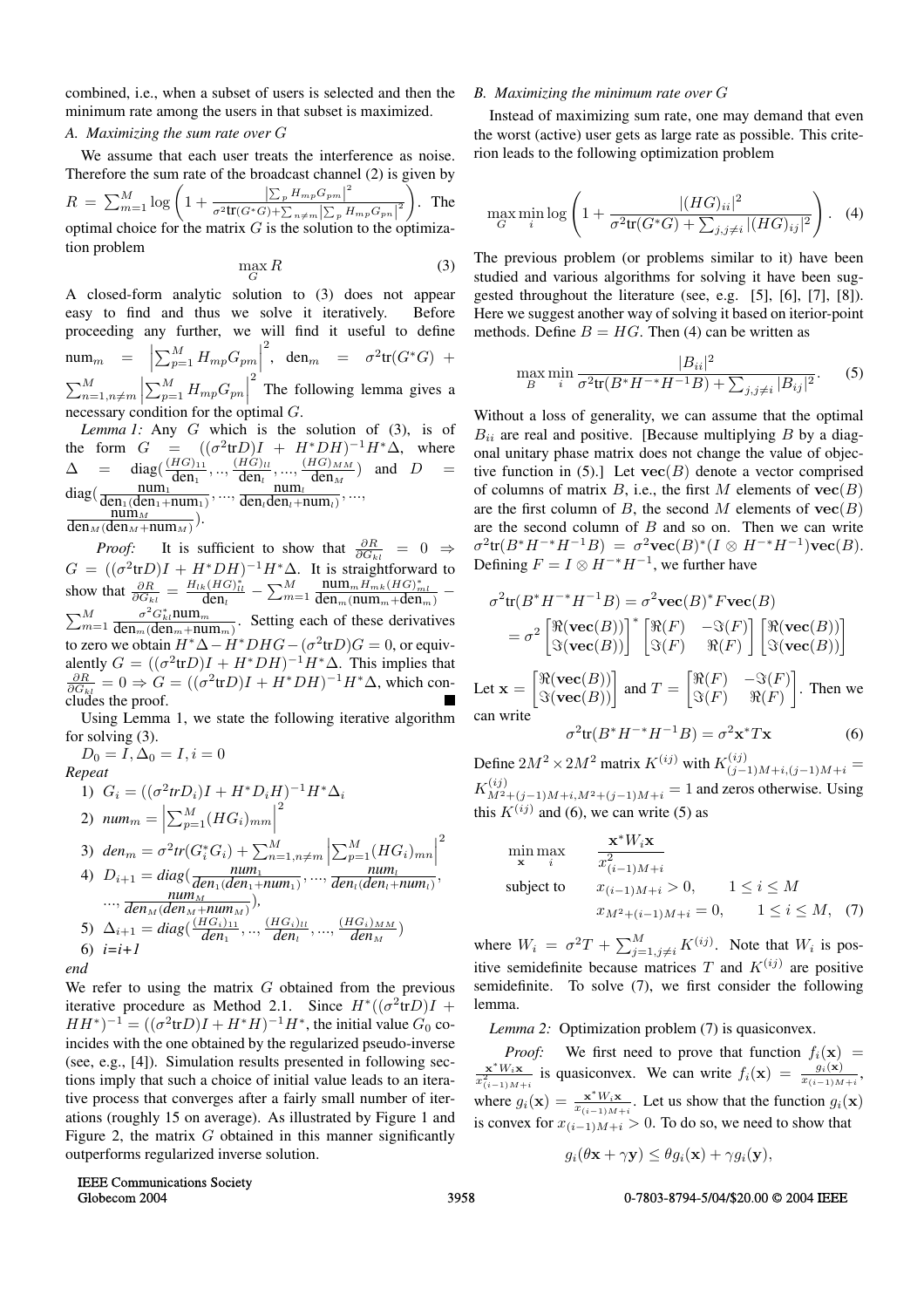where  $g_i(\theta \mathbf{x} + \gamma \mathbf{y}) = \frac{\theta^2 \mathbf{x}^* W_i \mathbf{x} + 2\theta \gamma \mathbf{x}^* W_i \mathbf{y} + \gamma^2 \mathbf{y}^* W_i \mathbf{y}}{\theta x_{(i-1)M+i} + \gamma y_{(i-1)M+i}}$ ,  $g_i(\theta \mathbf{x}) =$  $\theta \frac{\mathbf{x}^* W_i \mathbf{x}}{w_{(i-1)M+i}}$ ,  $g_i(\gamma \mathbf{y}) = \gamma \frac{\mathbf{y}^* W_i \mathbf{y}}{y_{(i-1)M+i}}$ , and where  $\theta + \gamma = 1, 0 \le \theta$  $\theta, \gamma \leq 1$ . This is equivalent to showing that

$$
\frac{y_{(i-1)M+i}}{x_{(i-1)M+i}} \mathbf{x}^* W_i \mathbf{x} - 2\mathbf{x}^* W_i \mathbf{y} + \frac{x_{(i-1)M+i}}{y_{(i-1)M+i}} \mathbf{y}^* W_i \mathbf{y} \ge 0
$$
 (8)

Since  $W_i$  is symmetric and positive semidefinite, it can be written as  $W_i = R_i^* R_i$ . From Cauchy-Schwartz inequality it fol-<br>lows that lows that

$$
\mathbf{x}^* W_i \mathbf{y} = \mathbf{x}^* R_i^* R_i \mathbf{y} \le ||R_i \mathbf{x}||_2 ||R_i \mathbf{y}||_2 = \sqrt{\mathbf{x}^* W_i \mathbf{x} \mathbf{y}^* W_i \mathbf{y}}
$$
(9)

Using (9), we obtain

$$
\frac{y_{(i-1)M+i}}{x_{(i-1)M+i}} \mathbf{x}^* W_i \mathbf{x} - 2 \mathbf{x}^* W_i \mathbf{y} + \frac{x_{(i-1)M+i}}{y_{(i-1)M+i}} \mathbf{y}^* W_i \mathbf{y}
$$
\n
$$
\geq \left( \sqrt{\frac{y_{(i-1)M+i}}{x_{(i-1)M+i}}} \mathbf{x}^* W_i \mathbf{x} - \sqrt{\frac{x_{(i-1)M+i}}{y_{(i-1)M+i}}} \mathbf{y}^* W_i \mathbf{y} \right)^2 \geq 0,
$$

hence proving (8). Therefore, function  $g_i(\mathbf{x})$  is convex for  $x_{(i-1)M+i} > 0$ . Using this fact, we now show that  $f_i(\mathbf{x})$  is quasiconvex. Note that  $\alpha$ -sublevel sets of  $f_i(\mathbf{x})$  are equivalent to the 0- sublevel sets of the convex functions  $g_i(\mathbf{x}) - \alpha x_{(i-1)M+i}^2$ .<br>Since all sublevel sets of the convex function are convex we Since all sublevel sets of the convex function are convex, we conclude that any  $\alpha$ -sublevel set of function  $f_i(\mathbf{x})$  is also convex. This is sufficient condition that function  $f_i(\mathbf{x})$  is quasiconvex. To complete the proof of Lemma 2, recall that the pointwise maximum of the set of quasiconvex functions is quasiconvex. Therefore, the objective function in (7) is quasiconvex.  $\blacksquare$ We use bisection method combined with interior-point method to solve (7). Once we found optimal **x** in (7), we determine B such that  $\mathbf{x}$  =  $\left[\begin{matrix} \Re(\textbf{vec}(B)) \\ \Im(\textbf{vec}(B)) \end{matrix}\right]$  $\Im(\textbf{vec}(B))$ Then we calculate  $G$  as  $G = H^{-1}B$ . We refer to using the matrix G found by the aforementioned procedure as Method 2.2.

The technique described in Subsection II-A maximizes the sum rate of the multi-antenna broadcast system under the linear data processing constraint. The individual rates resulting from the maximization (3), however, may differ significantly. This disparity is inherent to the optimization (3) since (3) essentially denotes the maximization of  $\|\mathbf{v}\|_1$  (i.e., norm-1 of the vector **v**). It is well known that in the process of maximizing the norm-1 of a vector, a few components of the vector are suppressed while the remaining ones are boosted up. Thus in Subsection II-A the sum rate is maximized at the expense of the weakest few users which are ignored. [Note: Transmitting data over many channel uses provides fairness.] The symbols intended for the remaining strong users may be modulated with higher modulation schemes, thus overcompensating for the sum rate seemingly lost by transmitting only to a subset of users.

On the other hand, as the result of the disparity among the individual rates (and hence among the SINRs and BERs of individual users), the average BER of the system may suffer. To compensate for the loss in average BER, we employ Method 2.2 on the subset of strong users selected for transmission by Method 2.1. As it turns out, maximizing the minimum individual rate among the selected strong users results in fairly equal (and high) SINRs. We refer to the combination of the procedures suggested in the previous two subsections as Method 2 and give its performances on Figures 1 and 2. Although Method 2 selects only a subset of users, it provides much higher sum-rate per channel use than the scheme employing regularized pseudo-inverse. This happens because Method 2 allows the selected users to employ higher modulation schemes. The rate comparison is illustrated in Figure 2. The average BER performance of the two schemes (regularized pseudo-inverse with a low rate and Method 2 with significantly higher rate) are comparable (in fact, Method 2 often outperforms regularized pseudo-inverse), and are illustrated in Figure 1.



Fig. 1. Comparison of BER, M=6 antennas/users, 8PSK-Method 2, 8PSK-Method 2.1, 4PSK-regularized pseudo inverse



Fig. 2. Comparison of rates, M=6 antennas/users, 8PSK-Method 2, 8PSK-Method 2.1, 4PSK-regularized pseudo inverse

#### III. FINDING OPTIMAL SIGNALING SCHEME

Recall our basic model (1). Let assume that the preprocessing matrix  $G$  is obtained by simple inversion of the channel matrix H, i.e.,  $G = H^{-1}$ . In this section, we propose a way of scaling the magnitudes of the information signal **u** so as to minimize the average BER. [Note that in the next section we will

IEEE Communications Society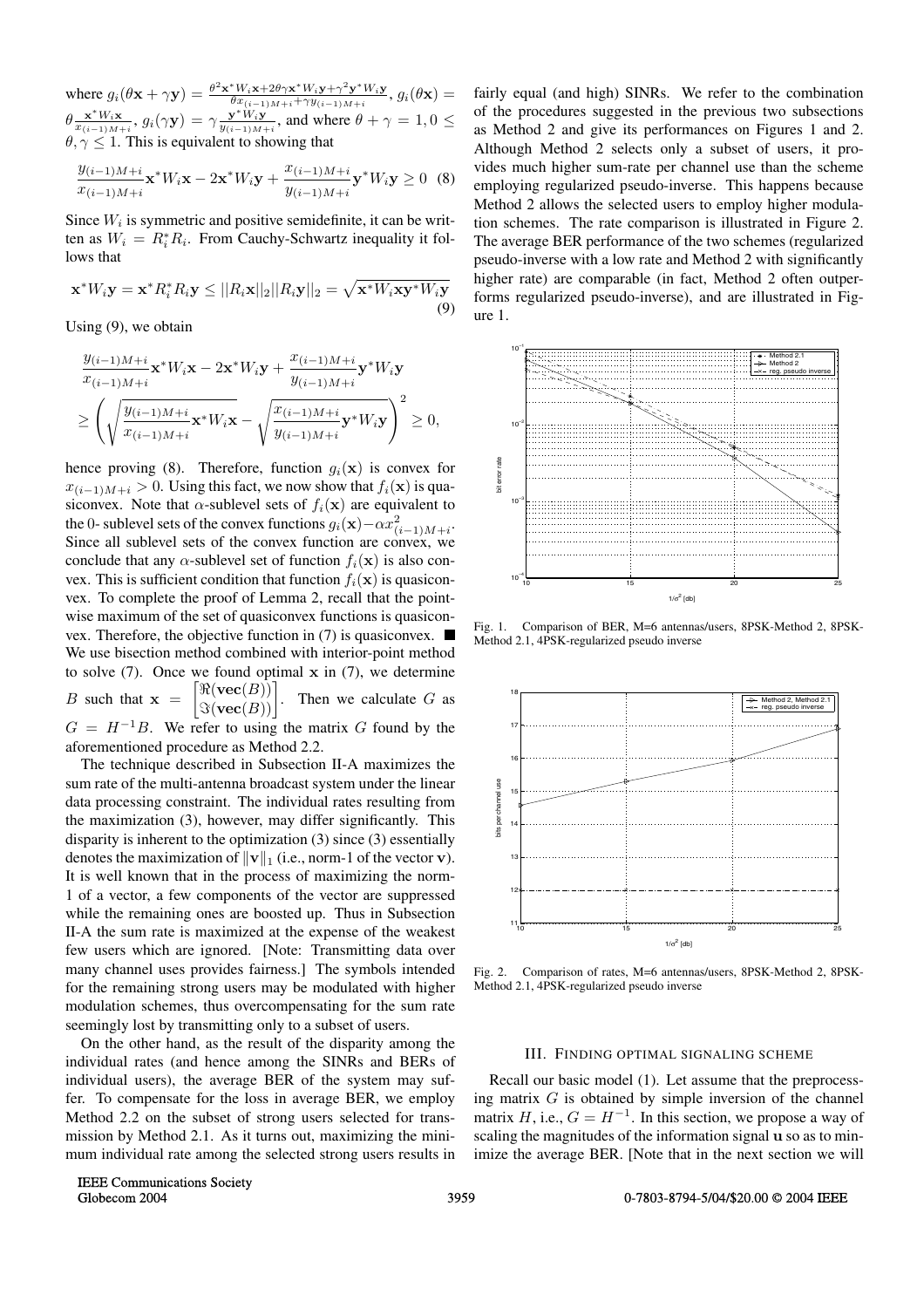show how to employ this signal scaling scheme to the optimal G obtained in Section II.]

To minimize the average BER, one needs to maximize the minimum SINR at receivers. To this end, in [4] authors suggest perturbation of information signals by appropriately translating original M-QAM signal constellation in complex space. In this section we suggest a similar idea but focus on perturbations (in fact, radial scaling) of M-PSK constellation. An advantage of constraining ourselves to PSK constellations is in simplicity of decoding. Since the signal points are perturbed only radially, rather than vertically or horizontally as in QAM, the angular information has not changed. Therefore, no side information about the signaling scheme (i.e., the nature of the perturbation) is needed at the receiver. In other words, each user's decoder makes simple angular decisions. The decoder is no longer necessarily ML but it is efficient and practical since it requires no additional information from the transmitter. [Our simulation results indicate that the performance of this sub-optimal ML decoder is almost identical to the optimal one.]

In the following two subsections we are proposing two possible methods for this perturbation. [We should also note that the signal scaling scheme, presented below, will differ for general  $G \neq H^{-1}$ , as we will show in later section.]

## *A. Finding optimal scaling coefficient* k

By fixing  $G = H^{-1}$  and representing **u** via its phases and magnitudes, we can rewrite (1) as  $\mathbf{r} = kHH^{-1}\Phi\mathbf{u}_m + \mathbf{w}$ , where  $\mathbf{u} = \Phi \mathbf{u}_m$  and  $\Phi$  is the diagonal matrix of phases of **u**, and where  $\mathbf{u}_m$  is the vector of magnitudes of  $\mathbf{u}$ . Note that due to the use of a PSK modulation scheme, useful information is contained in  $\Phi$ . We are concerned with designing optimal magnitudes of the signals, i.e., designing **<sup>u</sup>**m. The relevant power constraint now becomes the one on instantaneous, rather than average, transmission power. This means that the corresponding form to (2) can be written as

$$
\mathbf{r} = \frac{HH^{-1}\Phi\mathbf{u}_m}{\sqrt{\text{tr}(\mathbf{u}_m^*\Phi^*H^{-*}H^{-1}\Phi\mathbf{u}_m)}} + \mathbf{w}.
$$
 (10)

Now we want to optimize scaling coefficient while keeping magnitudes of **u** greater or equal to 1. This will result in magnitudes of the components of the received vector **r** that are at least as large as if there were no signal scaling at all. This requires solving the following optimization problem

$$
\min \qquad \mathbf{u}_m^* \Phi^* H^{-*} H^{-1} \Phi \mathbf{u}_m
$$
\n
$$
\text{subject to} \qquad u_{m_i} \ge 1, \qquad 1 \le i \le M \tag{11}
$$

This problem is convex and can easily be solved exactly by a host of numerical methods (see, e.g., [9] and the references therein). More importantly, we can show that the solution of this problem is equal to the solution to

$$
\begin{array}{ll}\n\max_{u_{m_1}, u_{m_2}, \ldots, u_{m_M}} \min_{i} & \frac{u_{m_i}^2}{\mathbf{u}_m^* \Phi^* H^{-*} H^{-1} \Phi \mathbf{u}_m} \\
\text{subject to} & u_{m_i} \ge 1, \quad 1 \le i \le M,\ (12)\n\end{array}
$$

which is the problem of maximizing the minimum SINR in system (10). Denoting by  $\widehat{\mathbf{u}_m}$  the solution to (12), we see

that the transmitted signal should have the form of **s** =  $\frac{H^{-1}\Phi\widehat{\mathbf{u}_m}}{\sqrt{m}}$ . We refer to this signal scaling policy as  $\frac{H^2 \Phi u_m}{\hat{u}_m * H^{-\epsilon} H^{-1} \Phi \hat{u}_m}$ . We refer to this signal scaling policy as  $\hat{u}_m * H^{-\epsilon} H^{-1} \Phi \hat{u}_m$ . Method 3.1. As said earlier, although the magnitudes of optimal **<sup>u</sup>** will generally be different from 1, the receivers will still be able to decode received signals by considering their angle, since **<sup>s</sup>** has the same phase matrix Φ as **<sup>u</sup>**.

#### *B. Maximizing the virtual rate over* **u**

The rate function defined at the beginning of Subsection II-A is not applicable anymore, since we are performing optimization over the transmitted signal. However, motivated by the Methods suggested in Section II, we propose an optimization of a similar objective function, which results in further improvement of the BER. Recall that the Method 2.1 essentially suppresses transmission to the set of users that have particularly bad SINR. Then the Method 2.2 maximized the minimum SINR among the remaining users. Here we propose the same technique, only by focusing on what we will refer to as virtual rate function  $R_v$ ,  $R_v = \sum_{i=1}^{M} \log(1 + \frac{u_{mi}^2}{\mathbf{u}_m^* \Phi^* H^{-*} H^{-1} \Phi \mathbf{u}_m})$ . Numerical maximization of  $R_v$  over  $u_{m_i}$  is fairly straightforward. As a solution we obtain the set  $\widehat{u_{m_i}}$ ,  $1 \leq i \leq M$ . Following the methodology of Method 2, those  $u_{m_i}$ 's that are below some threshold are set to 0; then (12) is solved over the other components of  $\mathbf{u}_m$ . As the result of this procedure, we obtain higher SINRs  $\frac{u_{m_i}^2}{\mathbf{u}_m^* \Phi^* H^{-*} H^{-1} \Phi \mathbf{u}_m}$  for the set of active users than what we would have obtained by applying only Method 3.1. This, in turn, gives us an option to operate with higher constellation and increase the sum rate while preserving the average BER. We refer to aforementioned modification of Method 3.1 as Method 3. The performances of Method 3.1 and Method 3 are given in Figure 3 and Figure 4. As evident from these figures, both algorithms significantly outperform regularized inverse, both in terms of BER and sum rate. Compared to performance of the system with regularized inverse, Method 3.1 significantly improves BER at high SNR, while Method 3 operates on higher rates while preserving roughly the same BER.



Fig. 3. Comparison of BER, M=20 antennas/users, 16PSK-Method 3, 8PSK-Method 3.1, 8PSK-regularized pseudo inverse

IEEE Communications Society